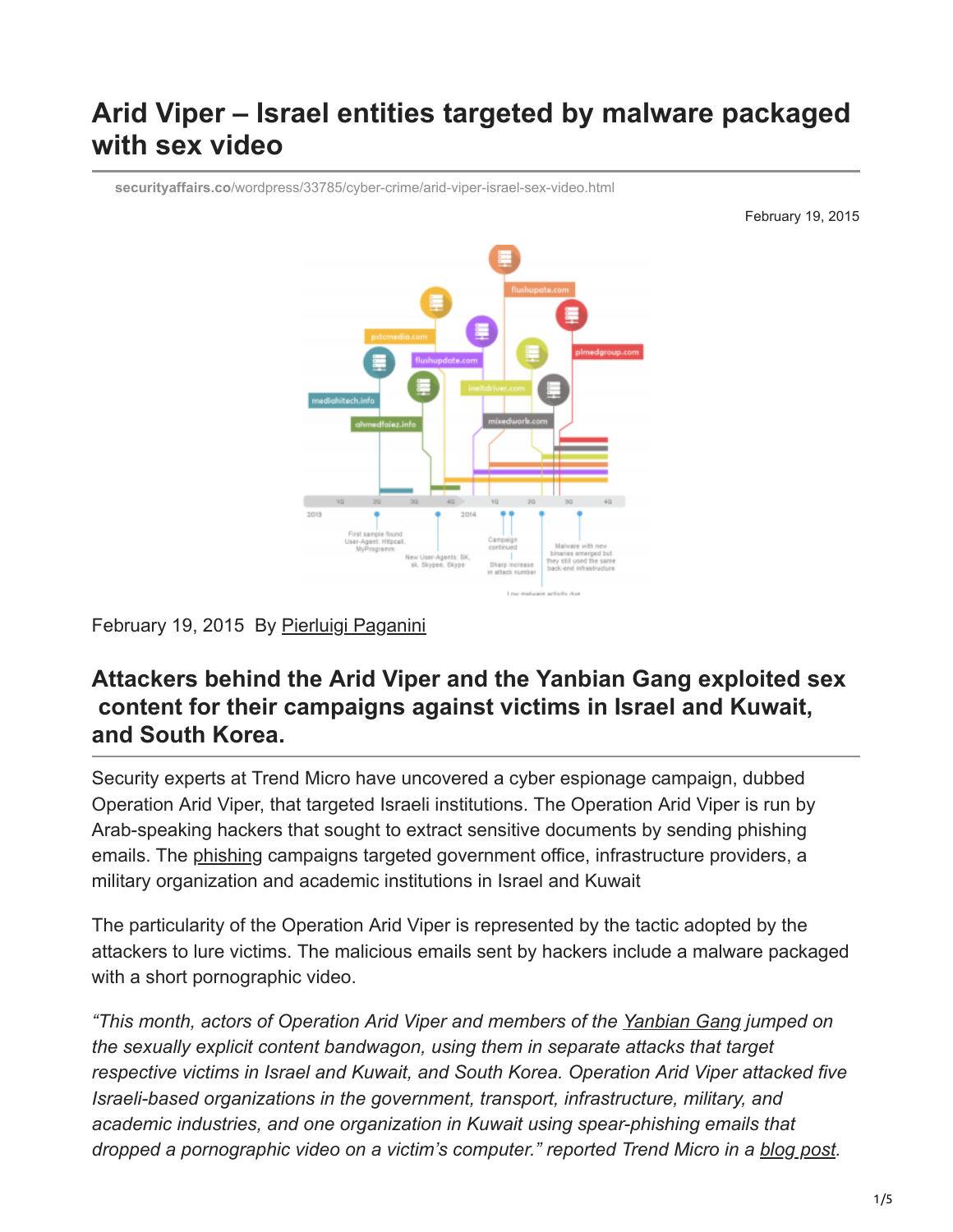The attackers exploit the fact that targeted individuals who might be receiving pornographic video at work and so would hesitate to report the incident, this circumstance allow the malware to remain undetected.

*"These victims' failure to act on the threat could have then allowed the main malware to remain* undiscovered.*" states Trend Micro. "It targeted professionals who might be receiving very inappropriate content at work and so would hesitate to report the incident.<sup>"</sup>* 

The malware used by Arid Viper once infected the victims' PC searched for Microsoft Office files and text files. It reported the located files to the command and control server, which then decided which files to exfiltrate from the machine.

Unfortunately, researchers at Trend Micro reported that the command and control servers used by Arid Viper were "closely locked down, providing a very little hint that could aid our investigation."

The researchers have found a few similarities between the Arid Viper campaign and the Advtravel, including the control infrastructure and the attack kill chain.

The infection Chains for both Operation Arid Viper and Advtravel started with spear-phishing emails that came with a .RAR file attachment that automatically extracts an .SCR file that drops two files when executed.

The Advtravel campaign infected more than 500 systems, the majority of them located in Egypt. The hackers were focused on grabbing screen images from victims' computers, in an attempt to identify victims. Anyway, the experts at Trend Micro consider the operators behind the Advtravel campaign much less skilled than Arid Viper.

*"This could be a sign that they are looking for incriminating or compromising images for blackmail purposes," Trend Micro reports. "As such, the attackers may be less-skilled hackers who are not after financial gain nor hacking for espionage purposes."*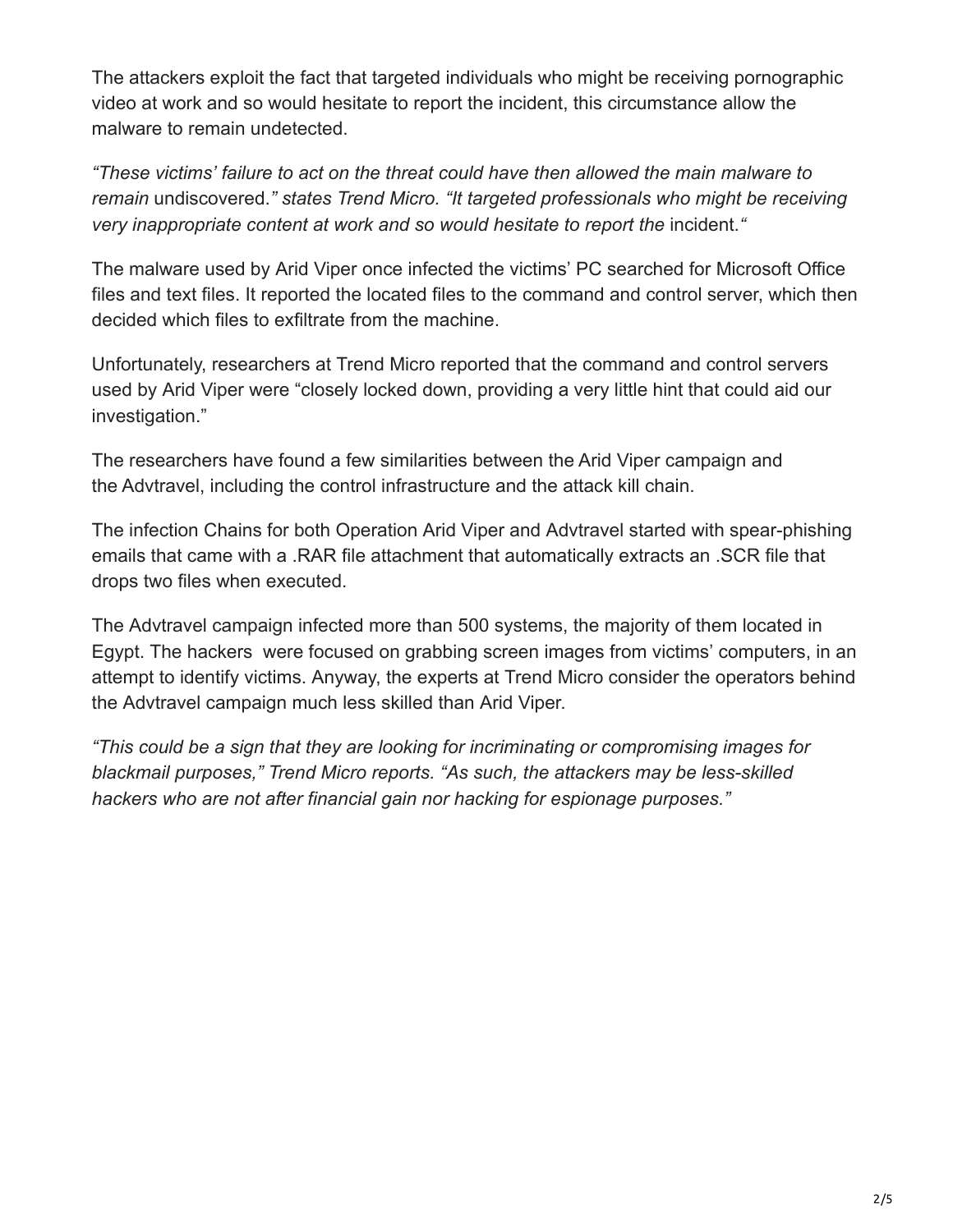

*"The first file is a pornographic video clip, which serves as a social engineering bait while the second file is the actual malware connecting to the C&C servers. Once the second-stage malware is in the system, it sets itself to autorun each time the systems reboot, even posing as an Internet communication software. "*

The researchers are spending a great effort in the investigation of the Arid Viper gang, in particular on the way they organized the command and control infrastructure, they suspect a link with possible threat actors to the Gaza Strip. They suggest the existence of a supraorganization behind both campaigns despite they presented different complexity of TTPs.

*"Although the malware involved in operation* Advtravel *is different from that of Operation Arid Viper, both operations still have a few similarities, such as sharing the same server and having the domains used in* Advtravel *registered with the same emails as the Operation Arid Viper. Notably, the same server and site registration details suggest the existence of a supraorganization, a forum or an influential sponsor could be providing various hacking groups with the means to pursue their ends."*

[Let me suggest you to read the report from Trend Micro titled "](http://www.trendmicro.com/cloud-content/us/pdfs/security-intelligence/white-papers/wp-operation-arid-viper.pdf)*OPERATION ARID VIPER – Bypassing the Iron Dome*"

## **[Pierluigi Paganini](http://www.linkedin.com/pub/pierluigi-paganini/b/742/559)**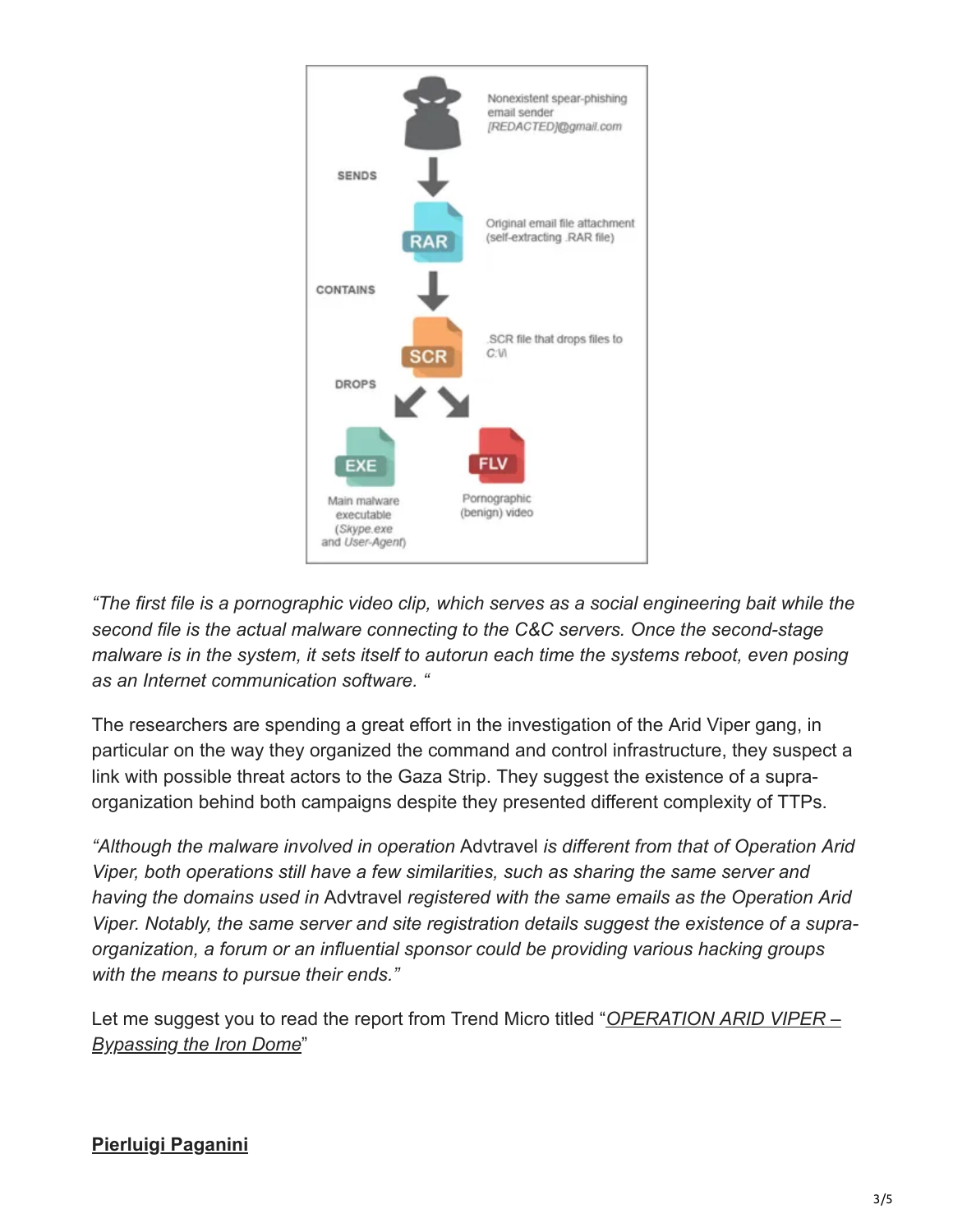## **([Security Affairs](http://securityaffairs.co/wordpress/) –** *Arid Viper***, Advtravel )**

[Advtravel](https://securityaffairs.co/wordpress/tag/advtravel)[APT](https://securityaffairs.co/wordpress/tag/apt)[Arid Viper](https://securityaffairs.co/wordpress/tag/arid-viper)[cyber espionage](https://securityaffairs.co/wordpress/tag/cyber-espionage)[Hacking](https://securityaffairs.co/wordpress/tag/hacking)[Israel](https://securityaffairs.co/wordpress/tag/israel)[phishing](https://securityaffairs.co/wordpress/tag/phishing)[sex](https://securityaffairs.co/wordpress/tag/sex)

Share On



You might also like



#### **[Experts believe that Russian Gamaredon APT could fuel a new round of DDoS attacks](https://securityaffairs.co/wordpress/131762/apt/gamaredon-apt-ddos-attacks.html)**

May 28, 2022 By [Pierluigi Paganini](https://securityaffairs.co/wordpress/author/paganinip)